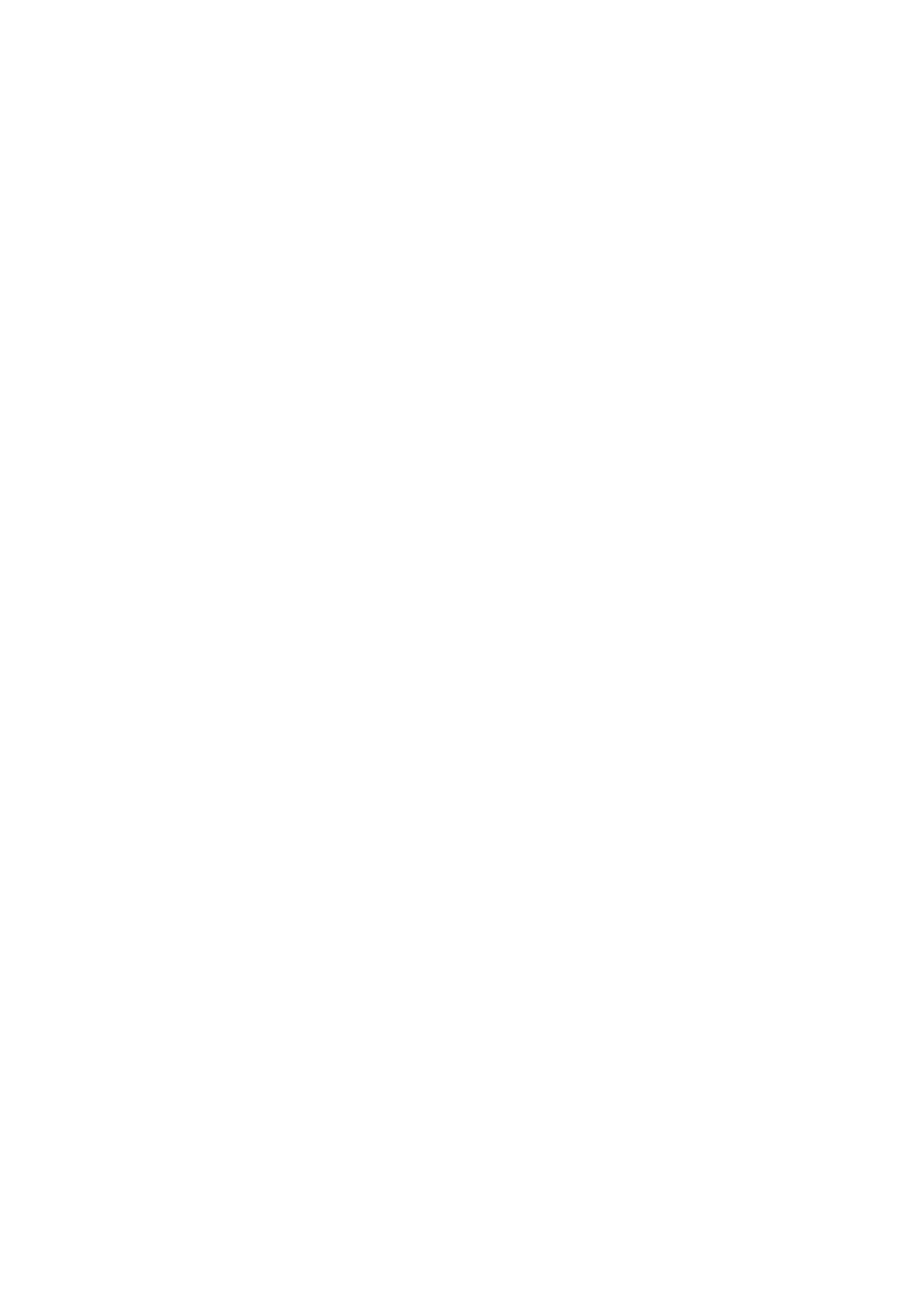<span id="page-2-0"></span>

## **Road Transport (Third-Party Insurance) Amendment Act 2008**

**A2008-39** 

Ī

An Act to amend the *Road Transport (Third-Party Insurance) Act 2008*

The Legislative Assembly for the Australian Capital Territory enacts as follows:

J2008-511

Authorised by the ACT Parliamentary Counsel—also accessible at www.legislation.act.gov.au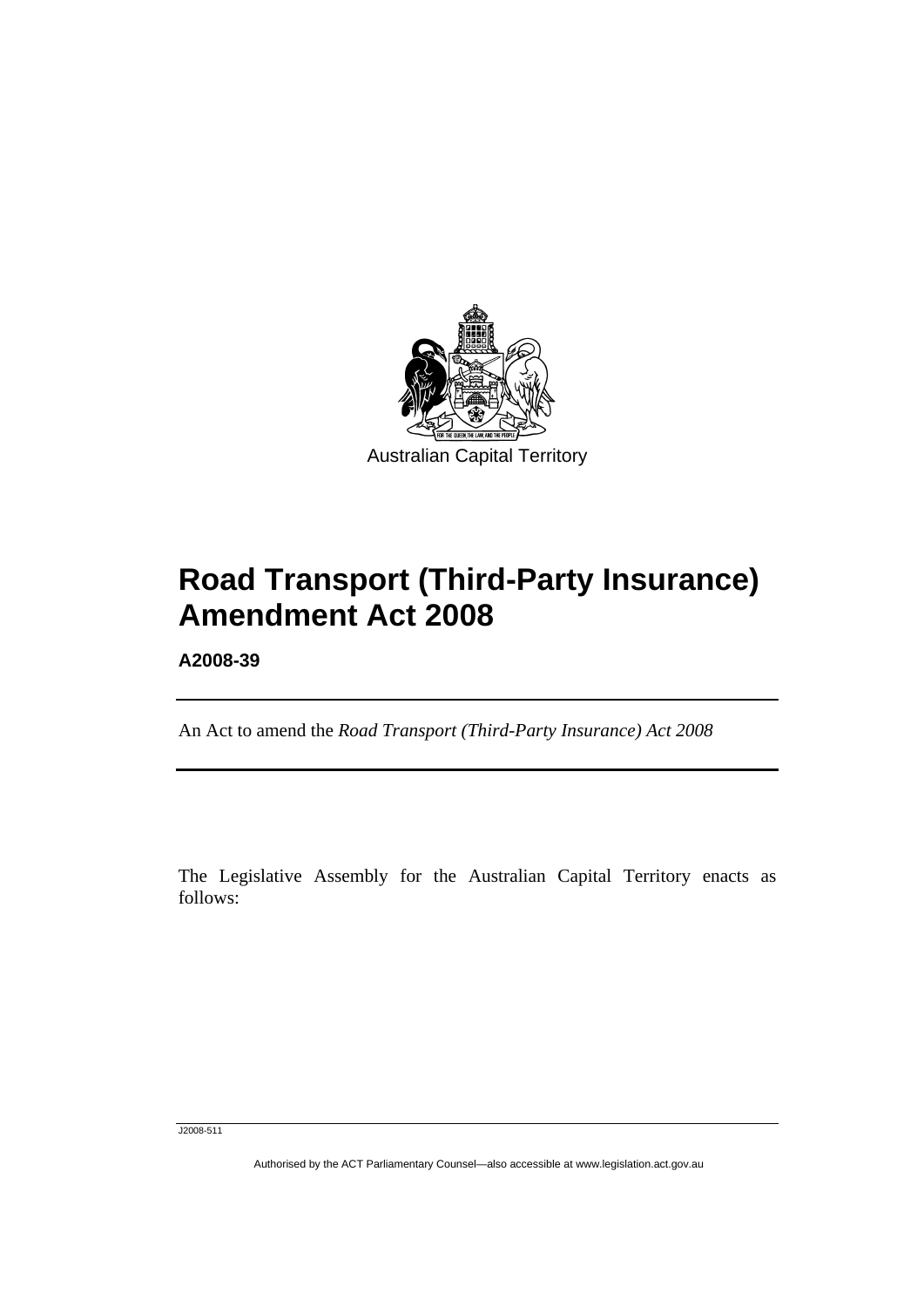<span id="page-3-0"></span>

|   | <b>Name of Act</b>                                                                                                                         |  |
|---|--------------------------------------------------------------------------------------------------------------------------------------------|--|
|   | This Act is the <i>Road Transport (Third-Party Insurance)</i> Amendment<br>Act 2008.                                                       |  |
| 2 | <b>Commencement</b>                                                                                                                        |  |
|   | This Act commences on the day after its notification day.                                                                                  |  |
|   | The naming and commencement provisions automatically commence on<br><b>Note</b><br>the notification day (see Legislation Act, $s$ 75 (1)). |  |
| 3 | <b>Legislation amended</b>                                                                                                                 |  |
|   | This Act amends the Road Transport (Third-Party Insurance)<br>Act 2008.                                                                    |  |
|   | <b>Section 2</b>                                                                                                                           |  |
|   | substitute                                                                                                                                 |  |
|   | <b>Commencement</b>                                                                                                                        |  |
|   | This Act commences on 1 October 2008.                                                                                                      |  |

*Note* The naming and commencement provisions automatically commence on the notification day (see Legislation Act, s 75 (1)).

A2008-39